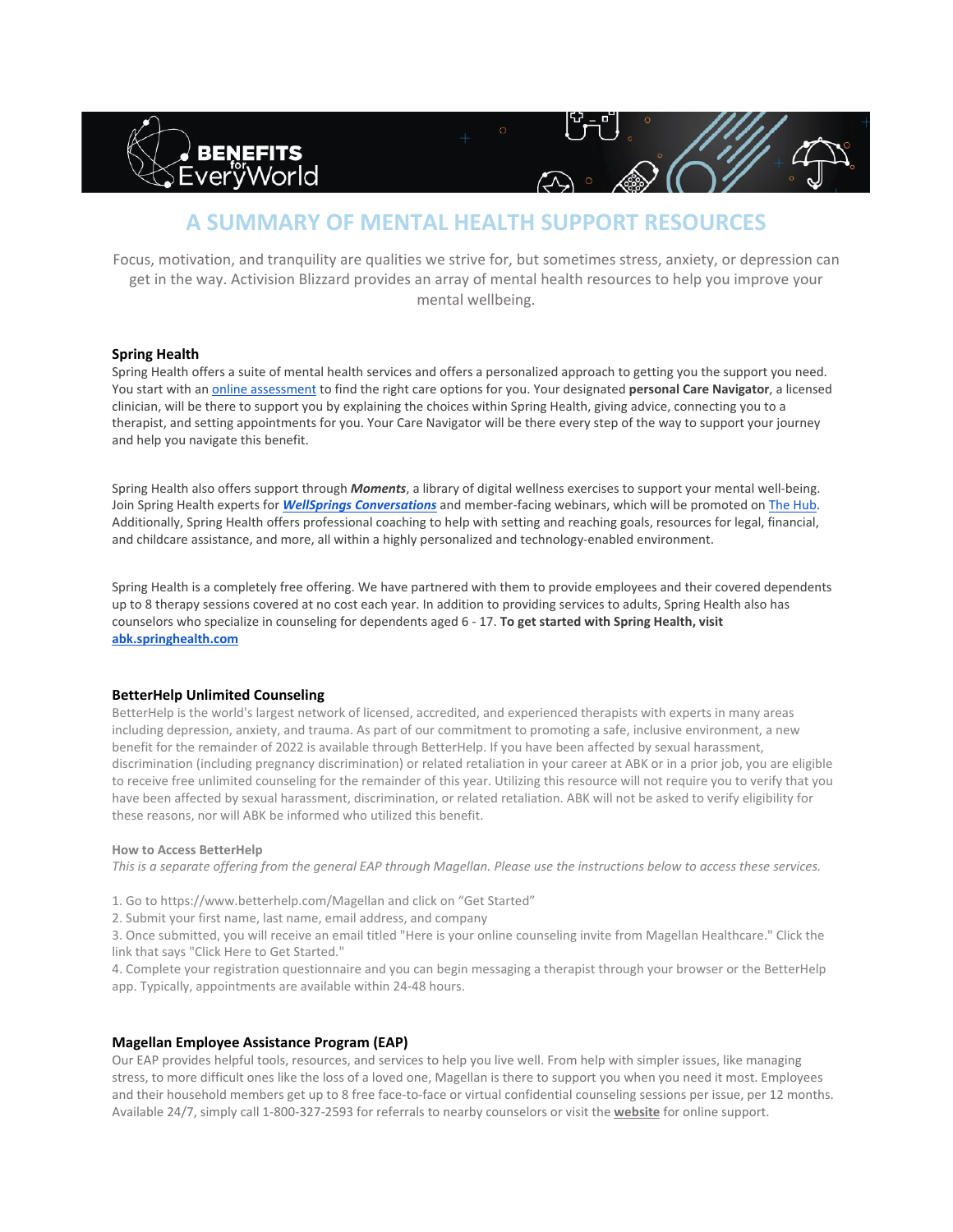Additionally, you will have access to a **new concierge service** through the EAP to help you locate resources in your area. The first time you contact the EAP program about counseling, a Magellan member will offer to take your information and contact providers directly to find the first available appointment for you.

## **BetterHelp**

BetterHelp virtual therapy is available through our Magellan EAP and allows you to access therapy quickly (typically within 24 hours) via text message, live chat, phone conference, and video conference. Virtual therapy sessions count towards the 8 free EAP sessions. To get started, register, and complete the questionnaire online at **[BetterHelp.com/Magellan/](https://www.betterhelp.com/magellan/)** or call Magellan at 1-800-327-2593 to speak with a representative who will walk you through the process.

## **AbleTo**

AbleTo helps you manage stress, depression, and anxiety remotely. In just a few minutes, AbleTo can identify how you can improve your mental health from basic tips and tricks to four and eight-week Cognitive Behavioral Therapy (CBT) session with personal coaching that provides 1:1 emotional support, accountability, and guidance. If you prefer to see a therapist\*, AbleTo also offers a virtual concierge service to help you find one that suits your specific challenge. Castlight eligible employees and spouses/domestic partners gain access through the Castlight app (**[iPhone](https://apps.apple.com/us/app/castlight-mobile/id503468685)** or **[Android](https://play.google.com/store/apps/details?id=com.castlight.clh.view&hl=en_US)**). Dependents ages 14+ enrolled in our medical can use code: ABLETO+AB on the **[website](https://app.ableto.com/ab)** to access.

*\*Please note that there may be costs incurred with seeing a therapist, depending on your medical coverage.*

### **Total Brain**

Total Brain can help you get ahead of the mind's natural response to fear and uncertainty. This benefit provides personalized mind training exercises to boost your emotions and improve your ability to remain focused, NeuroTunes-music designed to calm your mind, Cognitive Behavioral Therapy (CBT), and a library of meditation and breathing exercises. Castlight eligible employees and spouses/domestic partners gain access through the Castlight app (**[iPhone](https://apps.apple.com/us/app/castlight-mobile/id503468685)** or **[Android](https://play.google.com/store/apps/details?id=com.castlight.clh.view&hl=en_US&gl=US)**).

## **Rethink**

Rethink gives you 24/7 access to consultations with a dedicated behavior expert and unlimited use of the website filled with step-by-step videos, resources, and exclusive content developed to help families raising children with learning, social or behavioral challenges, or developmental disabilities. Rethink is available at no cost to all employees and their family members. Watch a brief overview of Rethink **[here](https://players.brightcove.net/1281603910001/default_default/index.html?videoId=6156681123001)**. To get started, visit the **[website](https://www.rethinkbenefits.com/landing/activisionblizzard)** and use enrollment code: ABK or text RETHINK to 797979. After you've enrolled you can access Rethink through the app (**[iPhone](https://apps.apple.com/us/app/rethink-bh/id1046669361)** or **[Android](https://play.google.com/store/apps/details?id=com.RethinkAutism.RethinkBehavioralHealth&hl=en_US&gl=US)**).

### **Doctor on Demand**

Doctor on Demand allows you to connect with a board-certified psychologist or psychiatrist (typically within 1-5 days) and manage medications via tele-video. Psychology and psychiatry visits are \$20 for users on the Collective Health PPO 500 and In-Network medical plans. For users on the Collective Health CDHP medical plan, psychology visits are \$79/\$129 (25/50 min) and psychiatry visits are \$229/\$99 (initial/follow-up) if you have not met the deductible (the plan covers 80% of the cost after the deductible has been met). Psychology and psychiatry visits are \$0 for users on the Centivo Coordinated Care medical plan. Simply download the app (**[iPhone](https://itunes.apple.com/us/app/doctor-on-demand/id591981144?mt=8)** or **[Android](https://play.google.com/store/apps/details?id=com.doctorondemand.android.patient&hl=en_US)**) or visit the **[website](https://doctorondemand.com/ab)** for more information and use these **[instructions](https://www.activision.com/cdn/benefits-for-every-world/doctor-on-demand-member-registration-guide.pdf)** to sign-up.

## **Workit Health**

Workit Health allows you to receive expert addiction support from a licensed counselor via live chat and video. Their recovery counselors help you moderate or quit drinking, drugs, smoking, or behaviors like gambling. All Workit Health online therapy programs are available at no cost to employees, spouses/domestic partners, and dependent children age 18+ enrolled in our medical plan. To get started, download the app (**[iPhone](https://apps.apple.com/us/app/workit-health/id1383957273)** or **[Android](https://play.google.com/store/apps/details?id=com.workithealth.workitapp)**) or visit the **[website](https://www.workithealth.com/employers/abk/)**, select Online Therapy, and enter the Employer Code: WorkitABK.

**New to Castlight and want to access AbleTo or Total Brain?** Download the Castlight app (**[iPhone](https://apps.apple.com/us/app/castlight-mobile/id503468685)** or **[Android](https://play.google.com/store/apps/details?id=com.castlight.clh.view&hl=en_US)**) or visit the **[website](https://us.castlighthealth.com/v2/registration/e/activision_blizzard)** to register (do not use SSO) using your name, birthdate, and employee ID. You can find your employee ID in **[Workday](https://www.myworkday.com/activision/d/home.htmld)** next to your name. If your spouse/DP is eligible to participate they can register for Castlight using your ID + S (Ex. 59999S). More information can be found in the **[Benefits@Play FAQ](https://www.activision.com/cdn/benefits-for-every-world/2022-benefits@playfaq.pdf)**.

**Not sure where to start? [Wellthy](https://www.activision.com/cdn/benefits-for-every-world/activisionblizzard-meet-wellthy-flyer.pdf)** can help manage and coordinate care for yourself and your loved ones. With Wellthy, you'll get connected with a Care Coordinator who has the skills and experience that match your needs. Your Care Coordinator will create a personalized plan for you and get to work researching, calling, and getting things done, so you can focus on taking care of yourself and your loved ones. Wellthy is available at no cost to all full-time regular employees. To get started, visit the **[website](https://wellthy.com/ab/)** and register or call 1-877-588-3917.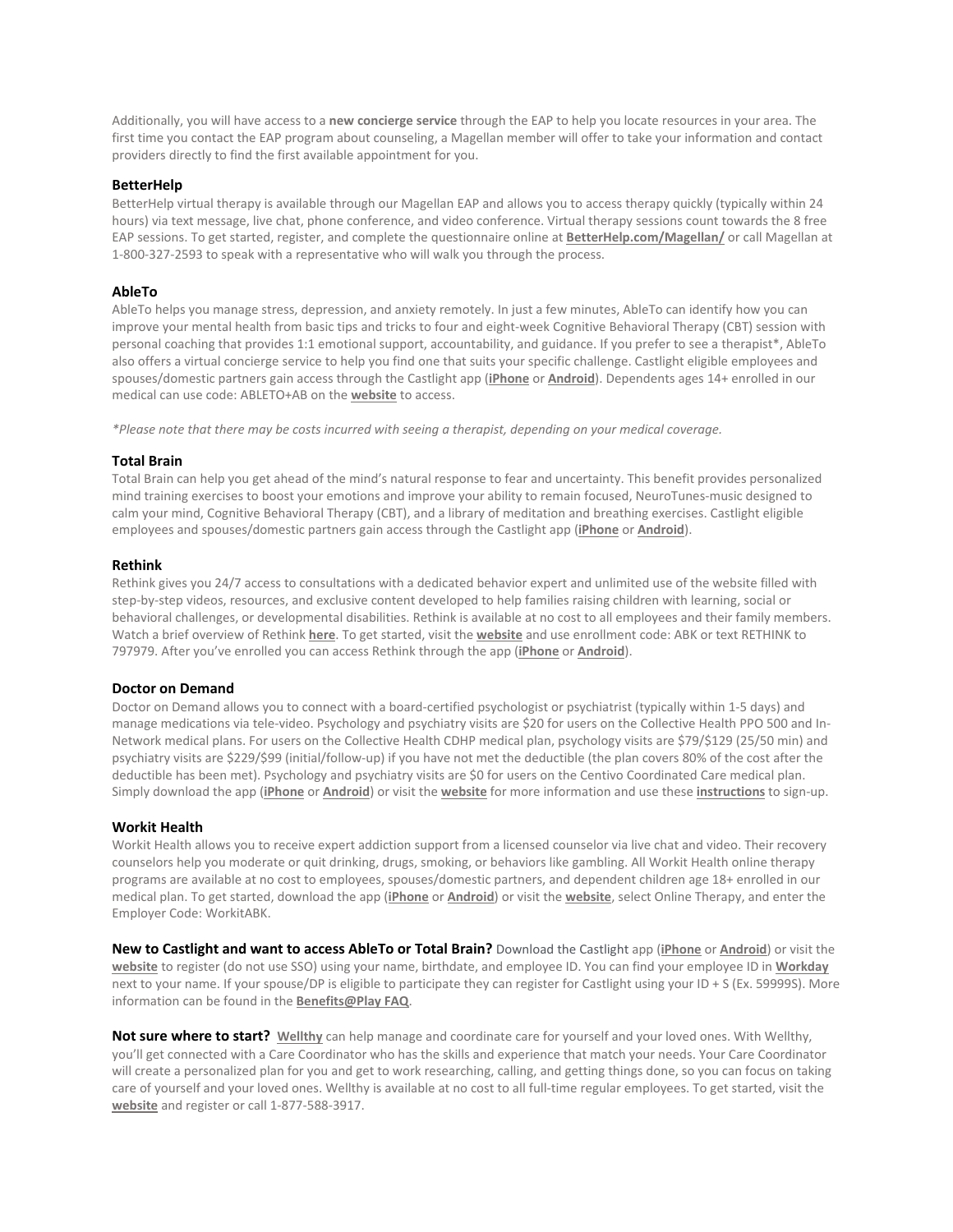*NOTE: These programs maintain complete confidentiality of your personal information and utilization. Use of these programs is completely voluntary.*

Your Medical Plan is also a great resource of support for your mental wellbeing. Whether you have a **Collective Health, Centivo, or Kaiser** medical plan, you can access outpatient, inpatient, and telemedicine services. Below is a summary of the services provided under each plan.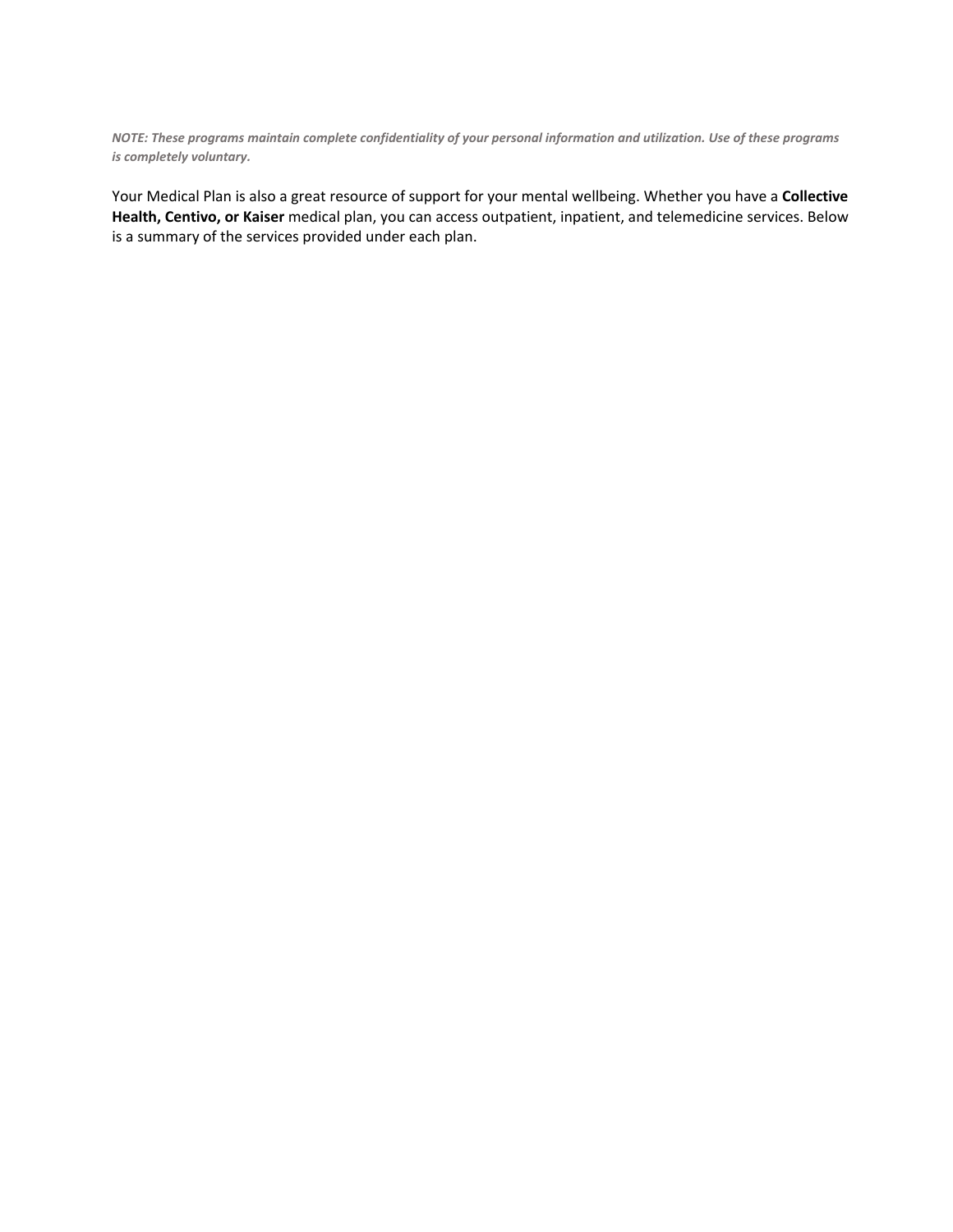| <b>Medical Plan</b>                                                                                | <b>Services You</b><br><b>May Need</b> | <b>What You Will Pay</b>                                                                                                                 |                                                              | Limitations, Exceptions, & Other                                                                                                                                                                                                                               |
|----------------------------------------------------------------------------------------------------|----------------------------------------|------------------------------------------------------------------------------------------------------------------------------------------|--------------------------------------------------------------|----------------------------------------------------------------------------------------------------------------------------------------------------------------------------------------------------------------------------------------------------------------|
|                                                                                                    |                                        | <b>In-Network Provider</b><br>(You will pay the least)                                                                                   | <b>Out-of-Network</b><br>Provider<br>(You will pay the most) | Information                                                                                                                                                                                                                                                    |
| <b>Collective Health</b><br><b>CDHP</b><br>Collective<br><b>Health</b>                             | Outpatient                             | Office Visits: 20% co-<br>insurance after deductible<br>Telemedicine: 20% co-<br>insurance after deductible                              | 50% co-insurance after<br>deductible                         | Office Visits: Subject to deductible.<br>Out-of-network: Subject to balance billing.<br>Intensive Outpatient: Subject to<br>deductible.<br>Out-of-network: Subject to balance billing.<br>May require prior authorization.                                     |
|                                                                                                    | Inpatient                              | 20% co-insurance after<br>deductible                                                                                                     | 50% co-insurance after<br>deductible                         | Subject to deductible.<br>Out-of-network: Subject to balance billing.<br>May require prior authorization.                                                                                                                                                      |
| <b>Collective Health</b><br><b>PPO 500</b><br>Collective<br>Health <sup>®</sup>                    | Outpatient                             | Office Visits: \$20<br>copay/visit<br>Telemedicine: \$20<br>copay/visit<br>Intensive Outpatient: 10%<br>co-insurance after<br>deductible | 30% co-insurance after<br>deductible                         | Office Visits:<br>In-network: Deductible does not apply.<br>Out-of-network: Subject to deductible and<br>balance billing.<br>Intensive Outpatient: Subject to<br>deductible.<br>Out-of-network: Subject to balance billing<br>May require prior authorization. |
|                                                                                                    | Inpatient                              | 10% co-insurance after<br>deductible                                                                                                     | 30% co-insurance after<br>deductible                         | Subject to deductible.<br>Out-of-network: Subject to balance billing.<br>May require prior authorization.                                                                                                                                                      |
| <b>Collective Health</b><br><b>In-Network</b><br>$\checkmark$<br>Collective<br>Health <sup>®</sup> | Outpatient                             | Office Visits: \$20<br>copay/visit<br>Telemedicine: \$20<br>copay/visit<br>Intensive Outpatient: No<br>charge                            | Not covered                                                  | Intensive Outpatient: May require prior<br>authorization.                                                                                                                                                                                                      |
|                                                                                                    | Inpatient                              | \$300 copay/admission                                                                                                                    | Not covered                                                  | May require prior authorization.                                                                                                                                                                                                                               |
| <b>Centivo</b><br><b>Coordinated Care</b>                                                          | Outpatient                             | $$0$ copay                                                                                                                               | 50% after deductible                                         | In-Network care must be coordinated<br>through PCP.<br>Non-PCP directed care is subject to<br>deductible.                                                                                                                                                      |

**Mental Health, Behavioral Health, or Substance Abuse Services**